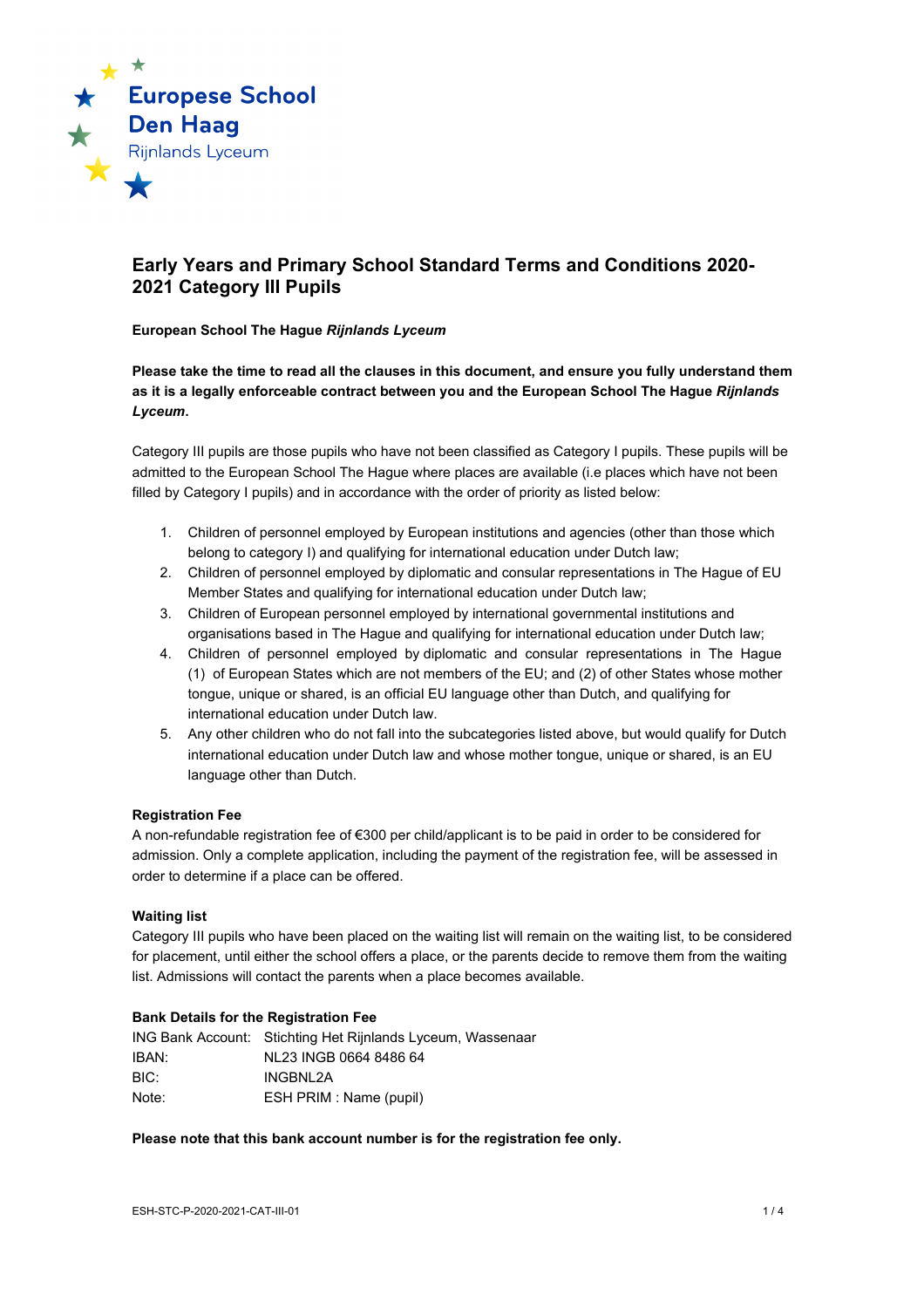

## **Educational Support Policy**

For pupils with any type of educational or behavioural difficulty, parents will need to provide complete documentation of their child's academic history, psychological/educational evaluations and details of extra academic/specialist support they have had or are currently receiving. The school reserves the right to contact previous schools or professionals involved with the pupil in order to provide details relevant to his/her education and well-being. Once the application information is complete, the directorate will assess the application and decide if the school can accommodate the pupil.

The School will do whatever possible to meet a pupil's special educational needs (for example dyslexia and dyscalculia), however situations might occur in which it will be impossible for the school to offer education that meets the needs of a pupil or to avoid situations in which it would be detrimental to the learning environment of other children. In those situations other solutions must be found, either outside the European school or within the school with the support of an external specialist, which could lead to financial consequences for parents.

## **Annual School Fees**

The European School The Hague (ESH) is a partially-subsidised European School (Type II Accredited European School). As the subsidies received from the Dutch government for ESH represent only a part of the costs needed to run the school, ESH charges school fees.

The school fee is set yearly by the Rijnlands foundation. The amount of the school fee is equal to the EU contribution per EU staff pupil as laid down in the Commission Decision education allowance decided by the European Commission *01-08-2013 C (2013) 4886 final*.

## **Primary School Fees 2019-2020 € 6.812,00**

These fees are payable in return for education provided at The European School The Hague as specified in the annual School Guide.

#### **Lunch Time Supervision Costs € 150,00**

All pupils remain on the school premises during their lunch break. They are supervised by a team of Lunch Time Supervisors, which parents are invoiced for once per school year. Pupils who join the school after the first school day or leave the school before the end of the school year are charged a percentage of this amount, according to the same table used for the school fees.

# **Please note: The above mentioned amounts do not include daily bus transport, canteen lunches, after/before-school care/activities or the Residential Trip in Primary Year 5.**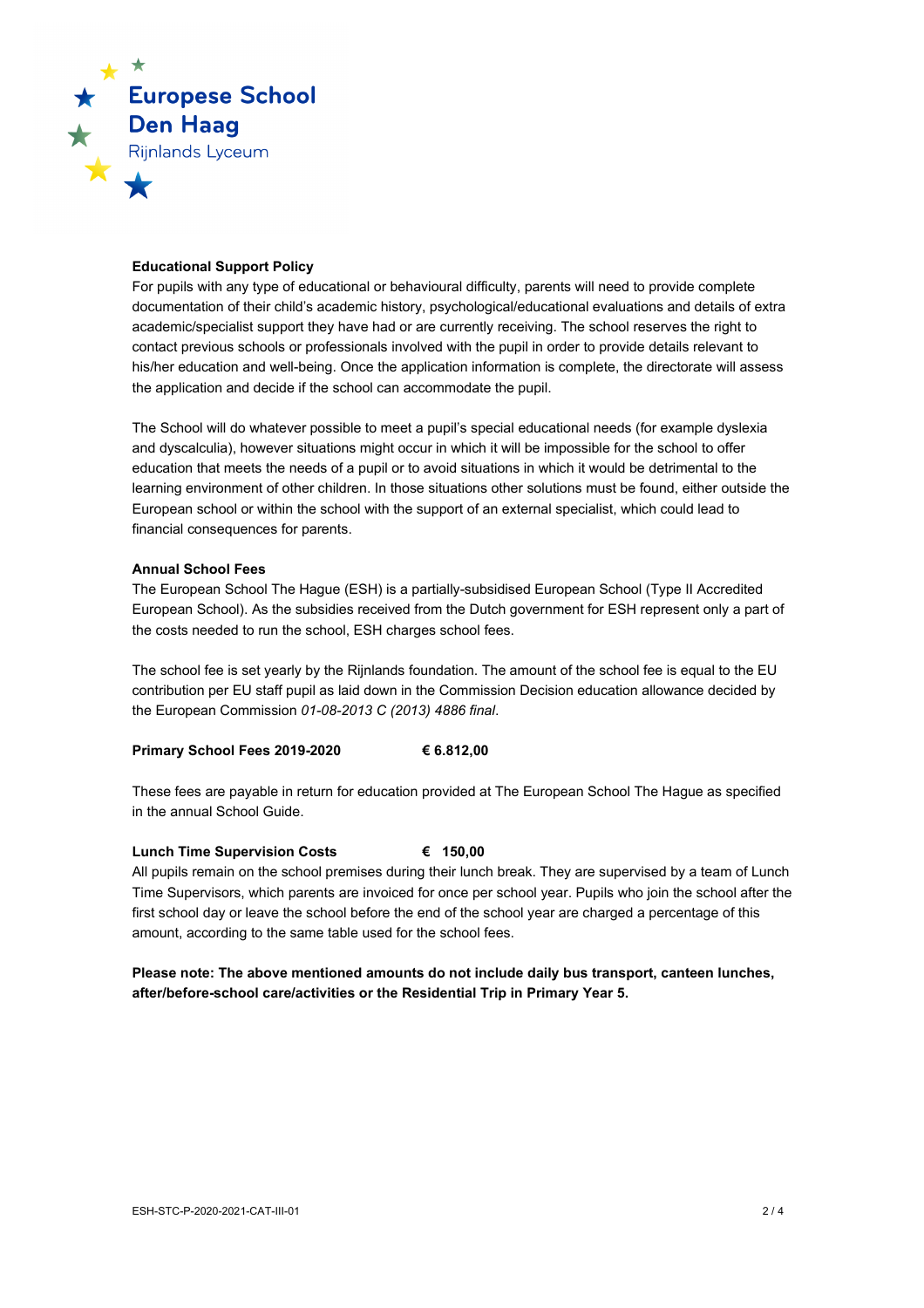

**Payment Options –** to be selected upon receipt of the invoice via Wis-Collect (online payment portal)

- 1. One payment after receipt of an invoice: to be paid within 30 days of receipt.
- 2. Payment in instalments: this is offered in the form of 4 payments via iDEAL on approximately the  $30<sup>th</sup>$  of June 2020,  $30<sup>th</sup>$  of September 2020,  $30<sup>th</sup>$  of November 2020 and  $31<sup>st</sup>$  of January 2021 respectively. Each payment will represent 25% of the total amount for school fees. Payment in instalments is not possible for Lunch Time Supervision.

#### **Bank Details**

Name of Bank: ING Bank IBAN: NL85 INGB 0669461741 BIC: INGBNL2A In the name of: Stichting Het Rijnlands Lyceum, Wassenaar

School fees must be paid in advance. Failure to pay the fees will result in legal proceedings against the debtor. Certificates, transcripts and diplomas will be withheld and the school will start an expulsion procedure, until debts are cleared. Any non-payment of fees will be placed in the hands of an official debt collector and all costs charged to the parent/guardian. Failure to pay fees from the previous academic year(s) will result in an automatic refusal of a school place for subsequent years.

#### **Withdrawal from School**

Formal notice of withdrawal needs to be provided at least 60 days in advance, by submitting a Withdrawal Form. This form can be downloaded from the school's website, or requested at the administration office. Failure to do so will result in fees continuing to be charged.

By the **1st of May 2020** current parents must submit a Withdrawal Form if the pupil will not return to school after the summer holiday. If no withdrawal is received by this date, the enrolment will automatically be renewed.